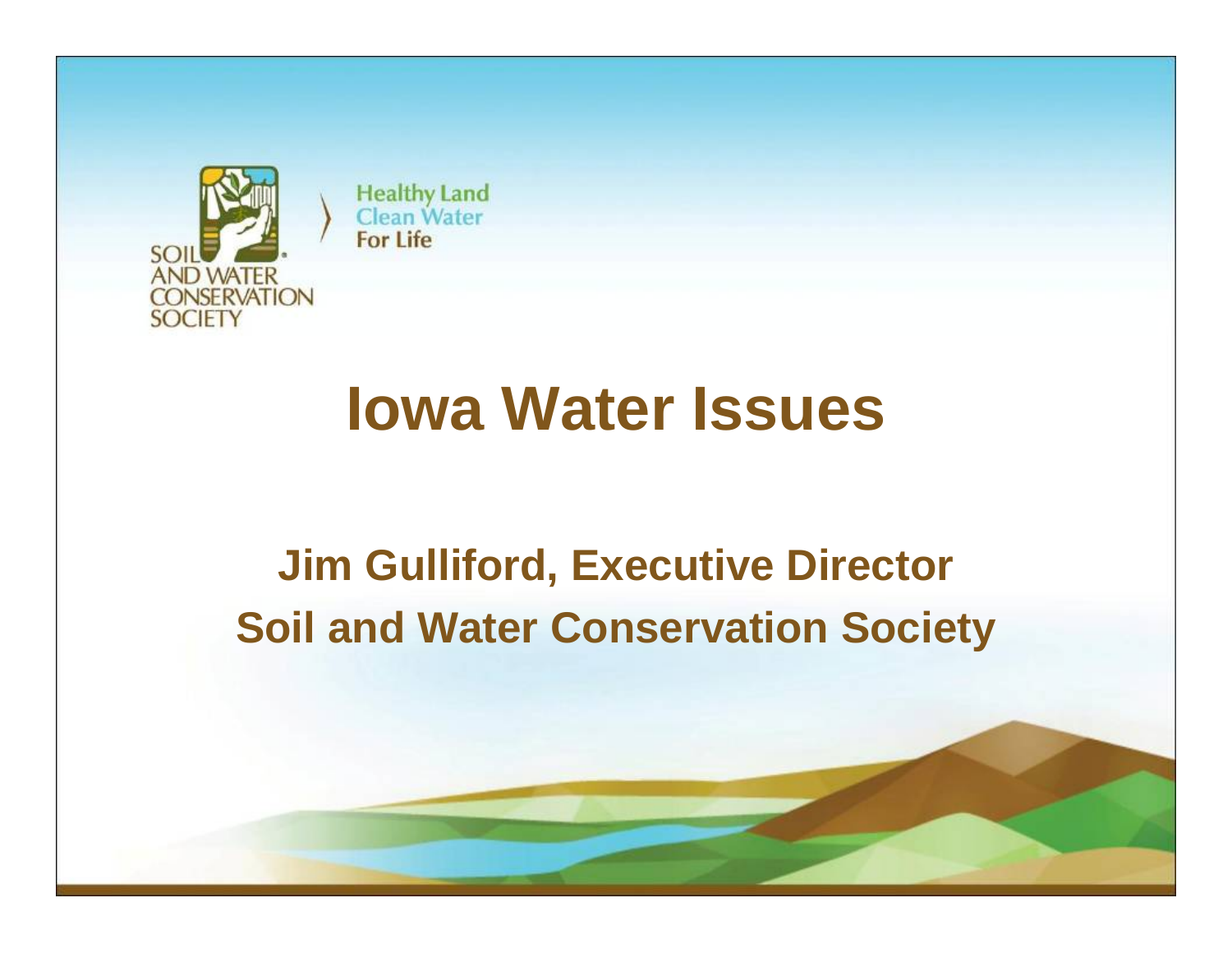### **Soil and Water Conservation Society**



- Private, non-profit professional society
- 5000 members scientists, educators, practitioners, farmers, ranchers
- Advocate for sustainable soil, water, natural resource management
- Private, working lands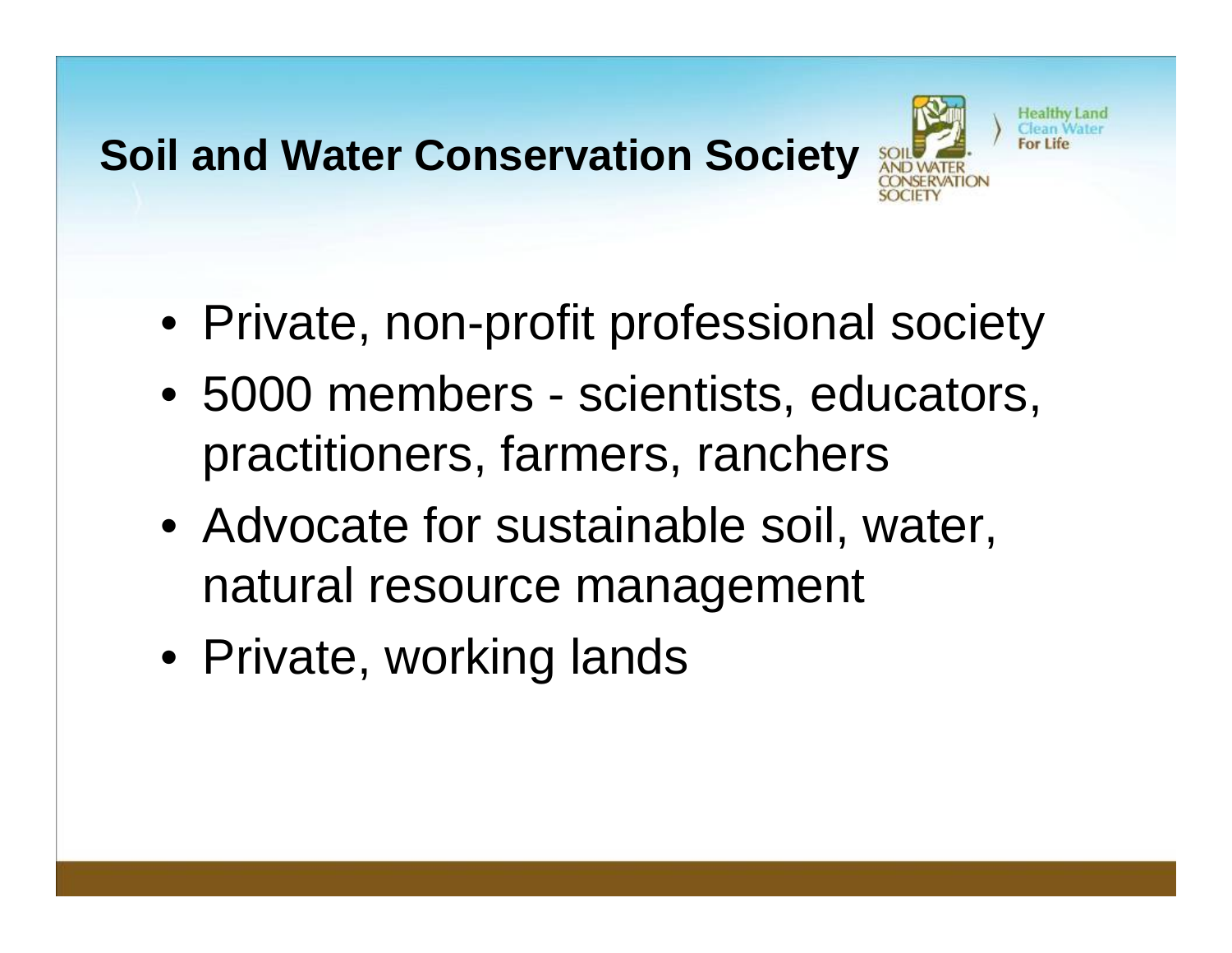#### **Population**



- Current Population 310 million
- Projected 2050 Population 438 million\*
	- and the state of the state 41% increase over next 40 years

Pew Research Center, 2/11/2008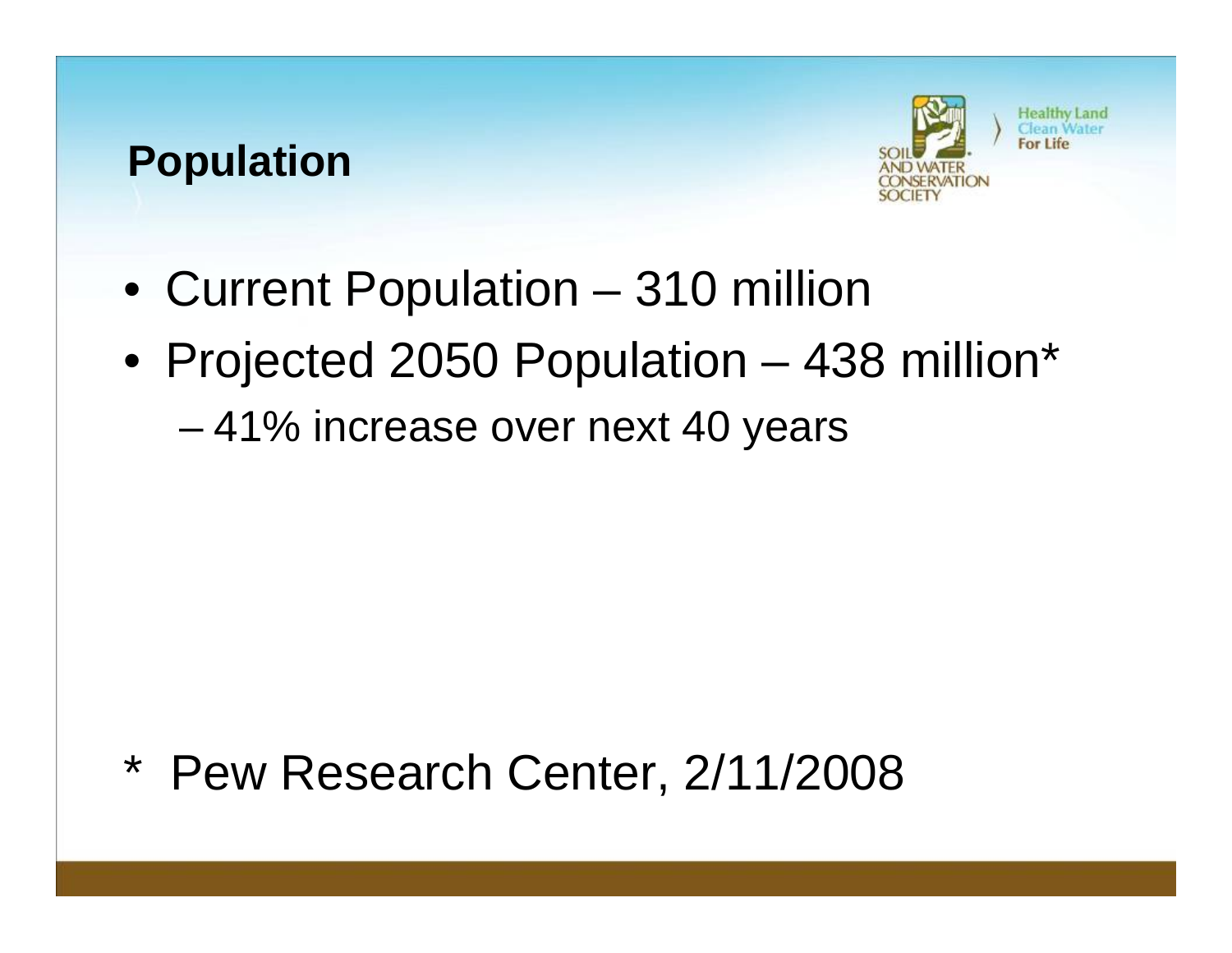#### **Population**



- Current US Population 310 million
- Projected 2050 Population 438 million\* and the state of the state 41% increase over next 40 years
- Need for our nation's private working lands to provide food, fiber, forage, and fuel for the US and world's population
- Pew Research Center, 2/11/2008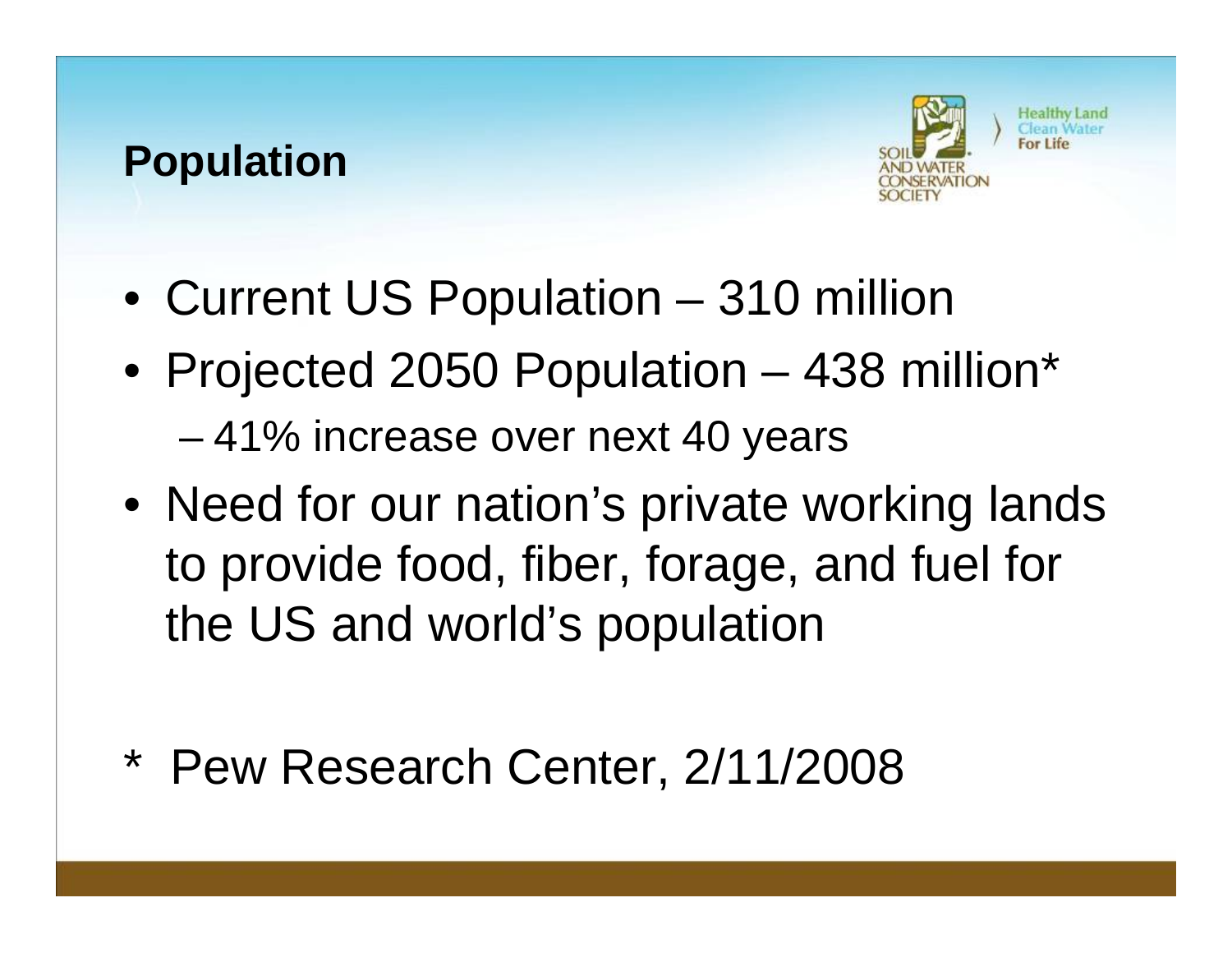#### **International Commitment**



- 2000 United Nations General Assembly
	- to halve the world's undernourished and impoverished population by 2015
- Virtually no progress\*
	- \* UN Millennium Goals, 4 August 2007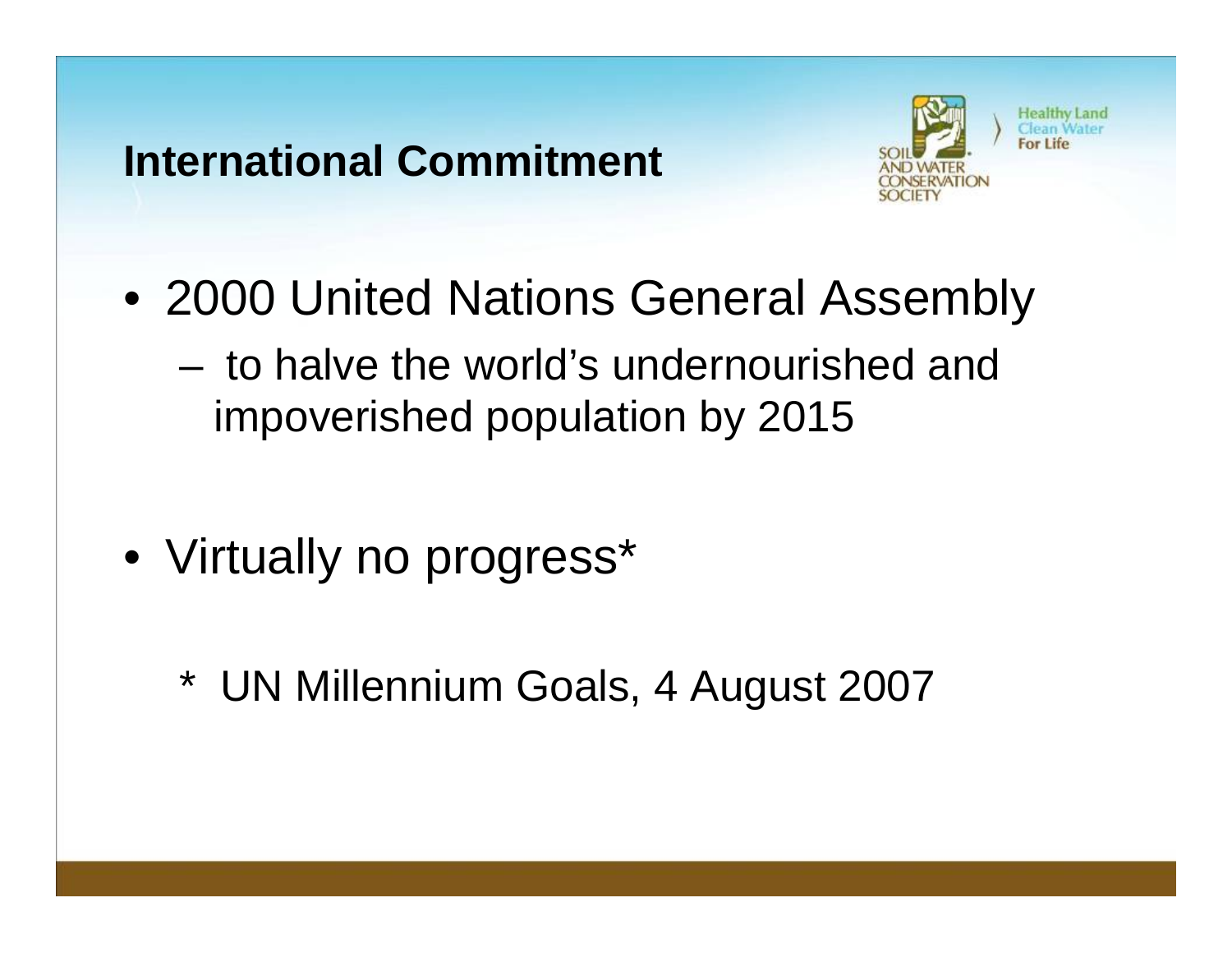**Addressing Projected Food Demand**



• Bring more lands into production

• Produce more from current land in production - increase productivity

• Import more food into the country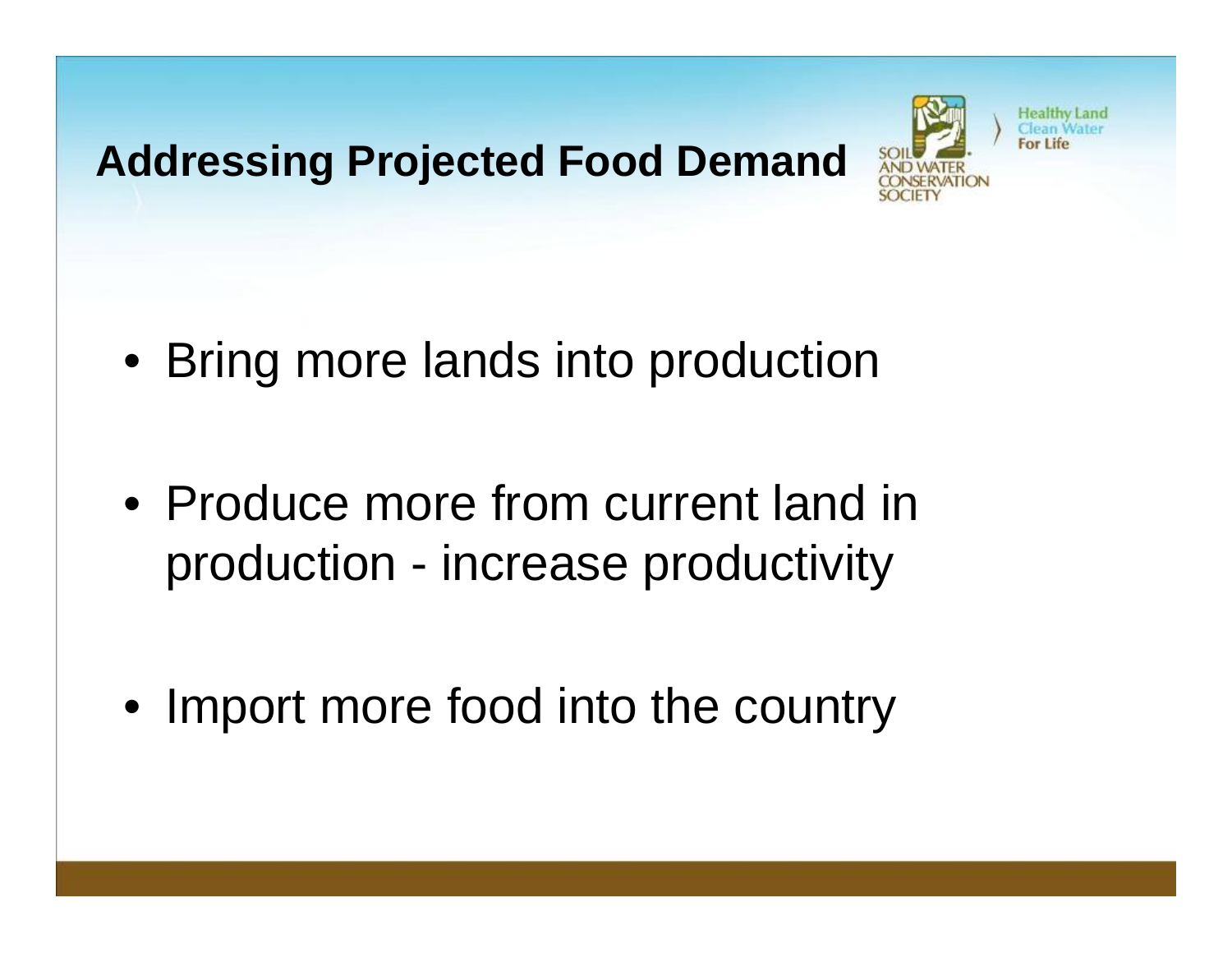#### **2010 CEAP\* Release**



- Conservation Practices on Cultivated Cropland
	- 32 million acres of corn
		- 40% corn grain harvested nationally
	- 19 million acres of soybeans
	- •15% cropland acres have excessive erosion
	- •25% cropland acres are losing soil carbon
	- • 62% cropland acres require additional nutrient management to reduce nitrogen and/or phosphorus loss from fields
	- 5% tile drained lands protected from Nitrate N loss
	- \* NRCS Conservation Effects Assessment Program, Upper Mississippi River Basin - June, 2010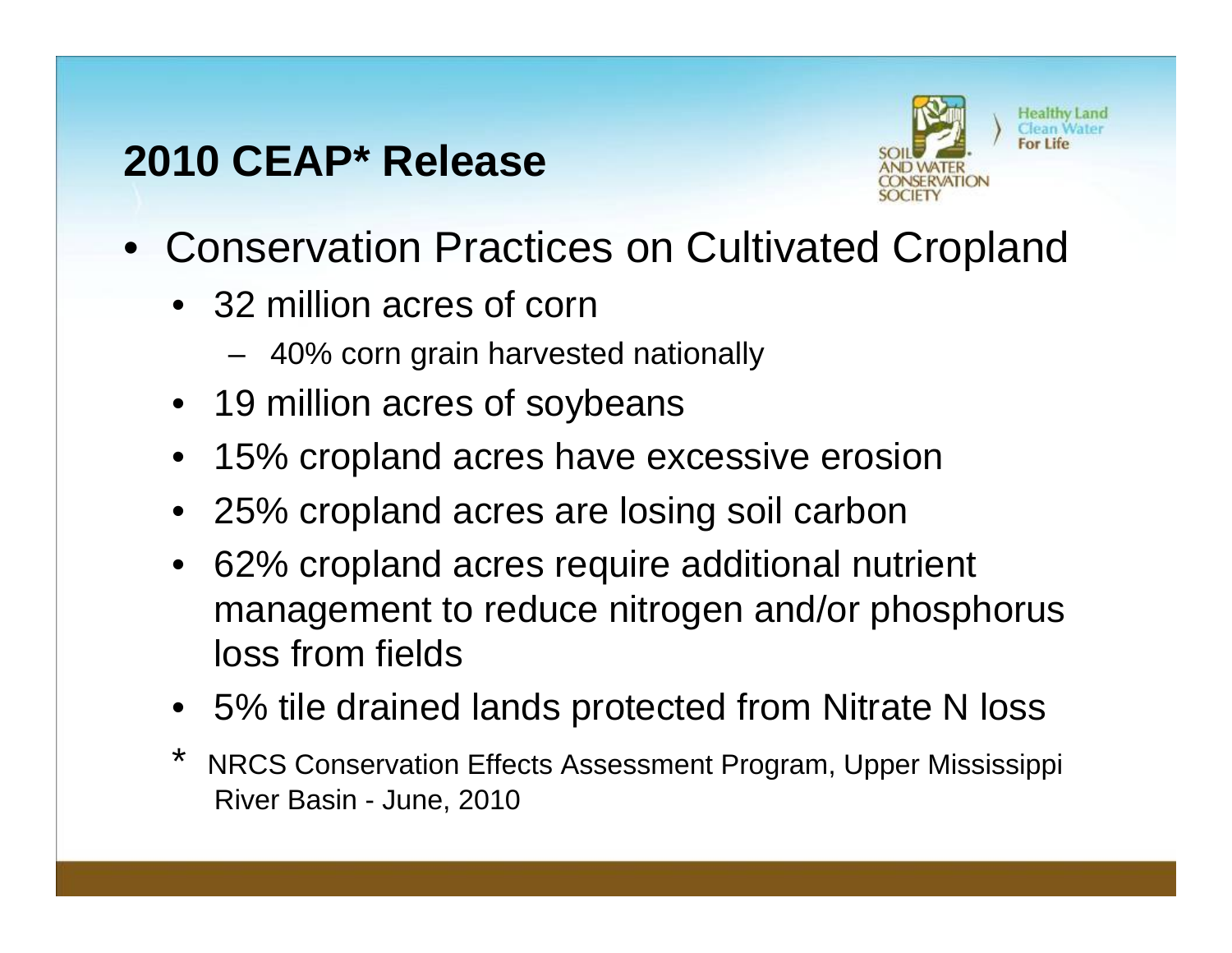



- Meeting the food, fiber, forage and fuel needs in the United States
- Sustaining and improving the productive capability of the nation's farm and ranch lands
- Protecting and improving environmental quality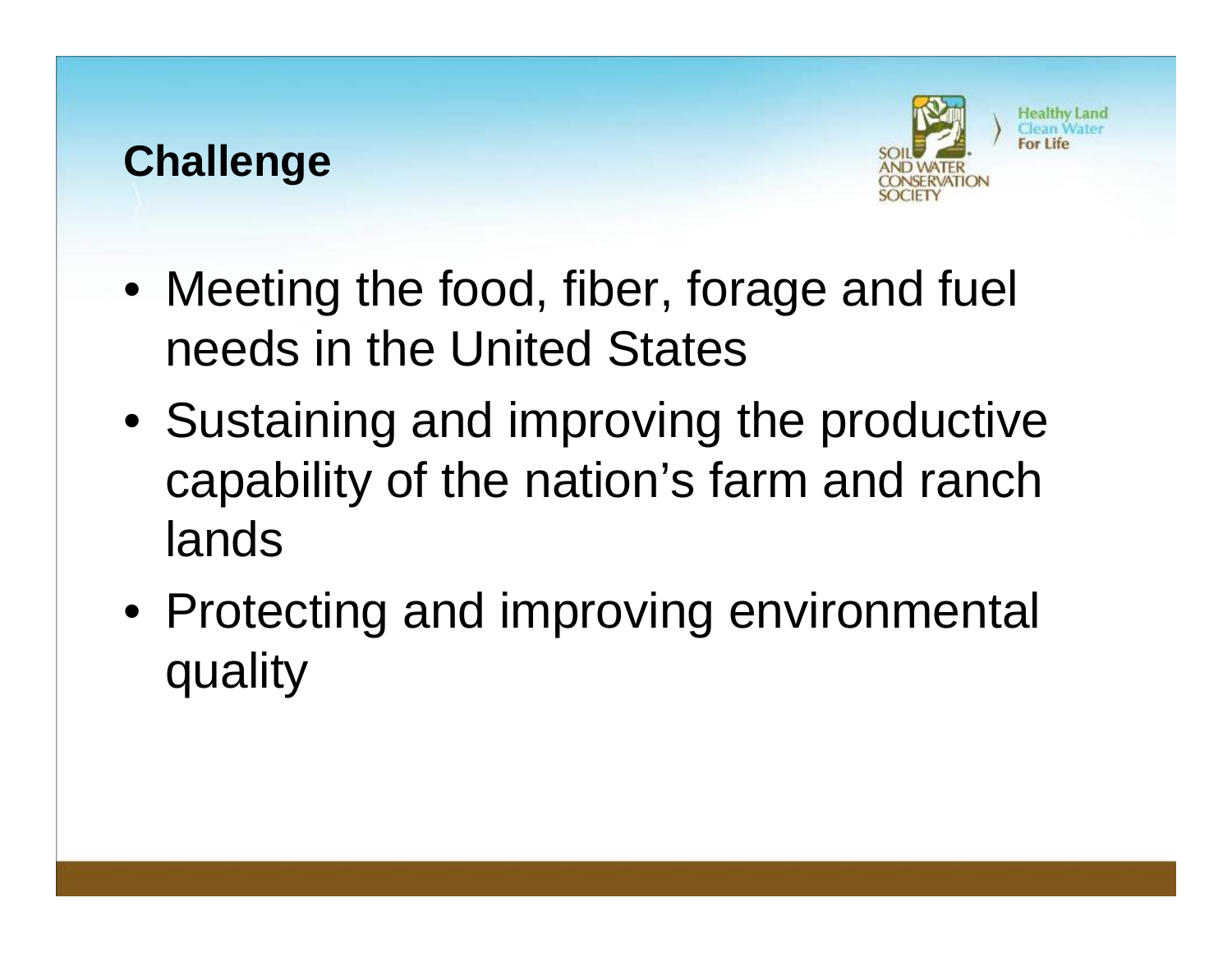#### **Challenge**



- Meeting the food, fiber, forage and fuel needs in the United States
- Sustaining and improving the productive capability of the nation's farm and ranch lands
- Protecting and improving environmental quality

# **Scientific challenge, Grossly underestimated**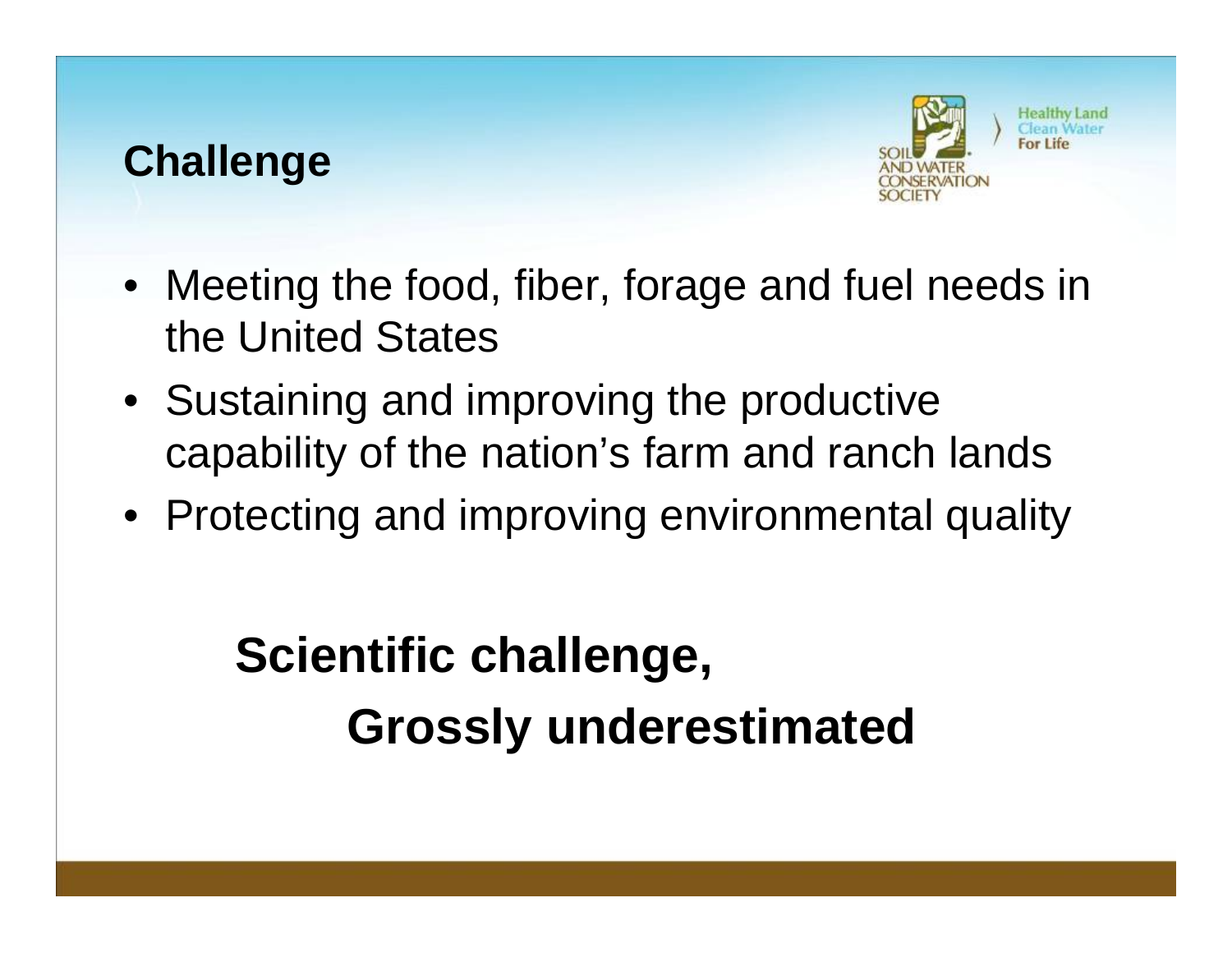#### **Non-solutions**



• Bringing more lands (non-Ag lands, marginal Ag-lands) into food and commodity production

• Continuing current Ag production activities that have non-sustainable, adverse environmental impacts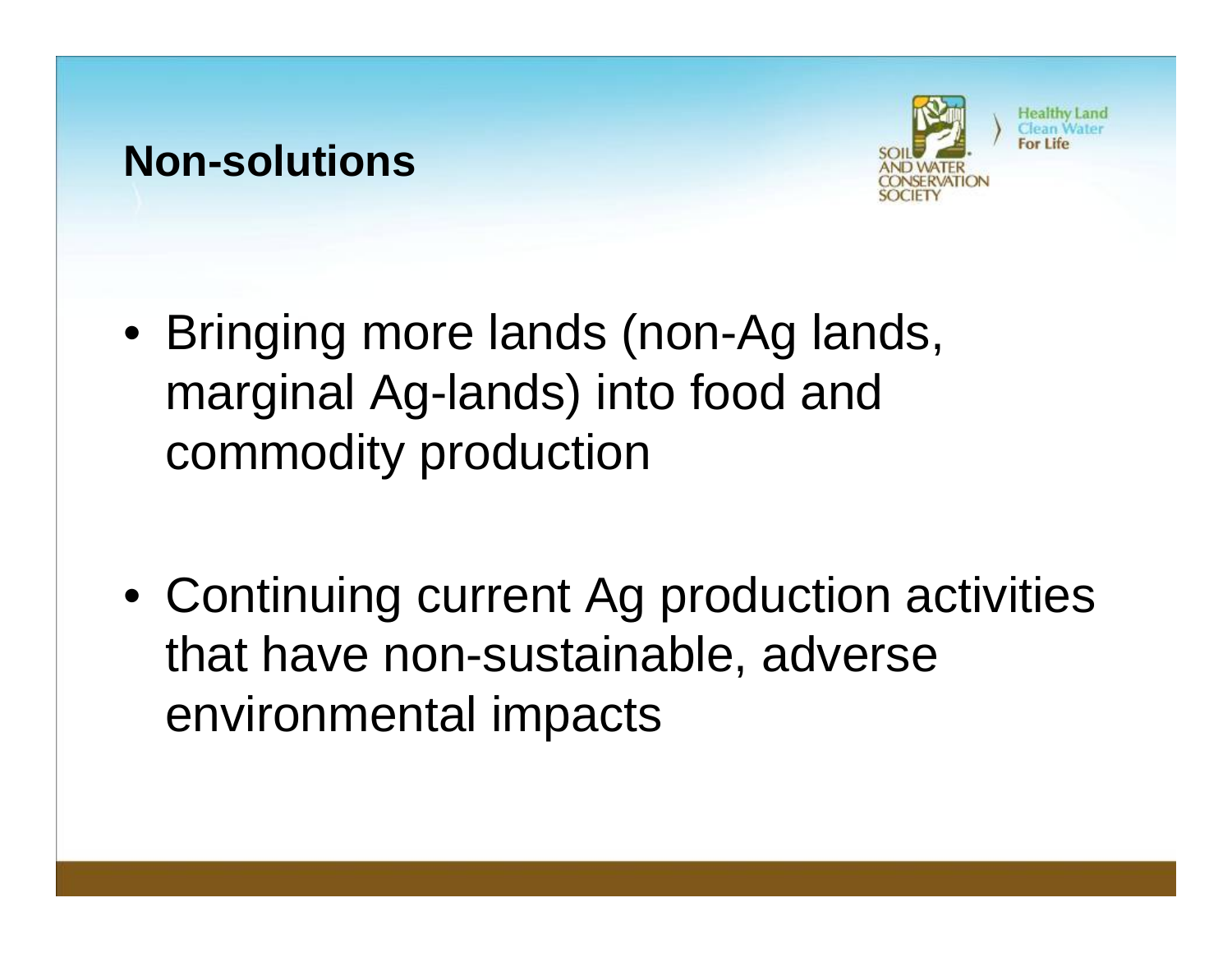#### **Solution Model**



- Advance science that makes our most productive lands, more productive **and** environmentally sustainable
	- and the state of the state Improve crop, input, soil and water management systems
	- – Improve nutrient management (N, P) to optimize production and reduce nutrient loss
	- and the state of the state Intercept and address nutrients lost through drainage and runoff
	- –Market ecosystem services from Ag lands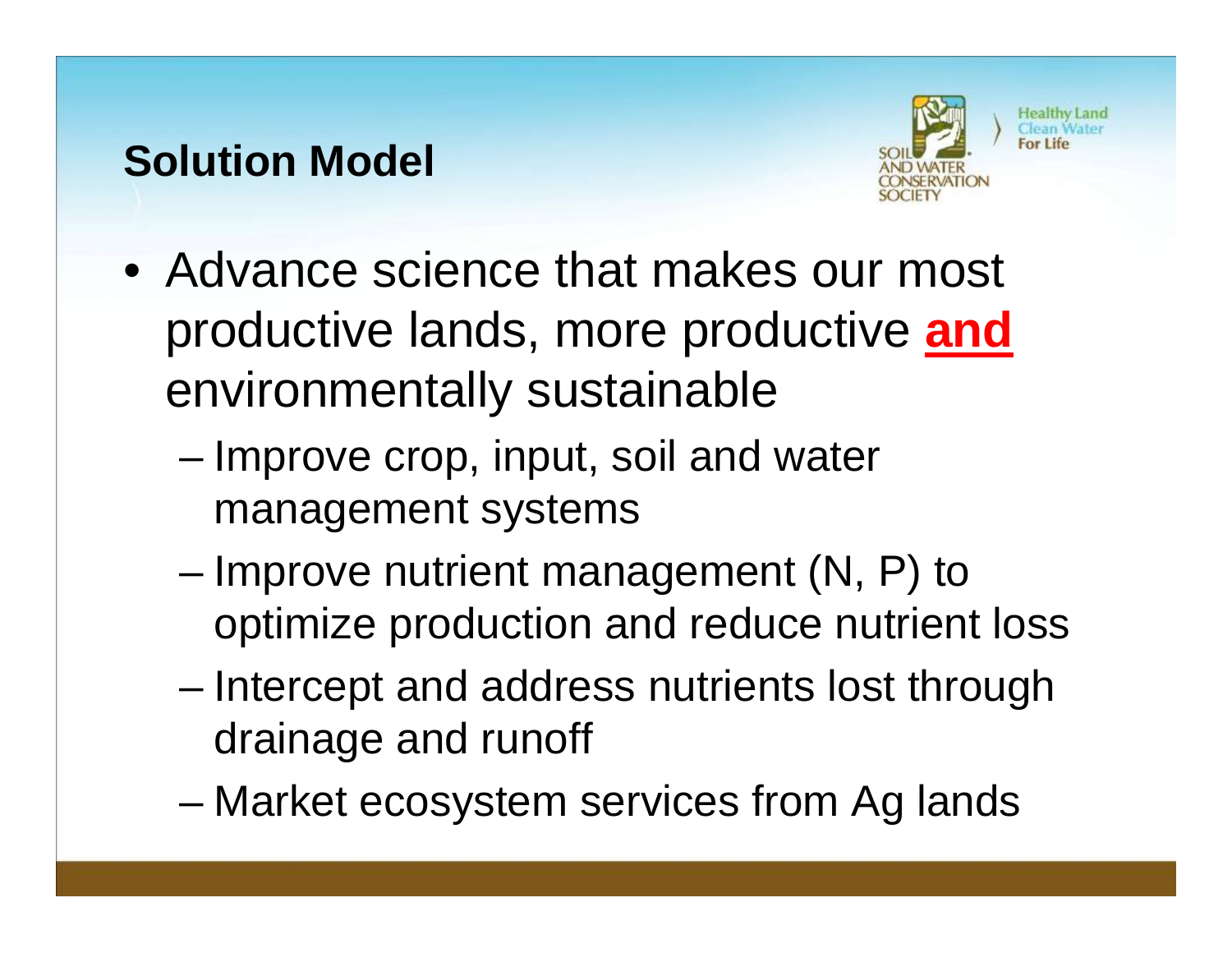#### **Technologies and Initiatives**



- Iowa denitrification wetlands
- Iowa drainage and wetlands landscape initiative
- Iowa Statewide Nutrient Reduction **Strategy**
- USDA Upper Mississippi River Basin Initiative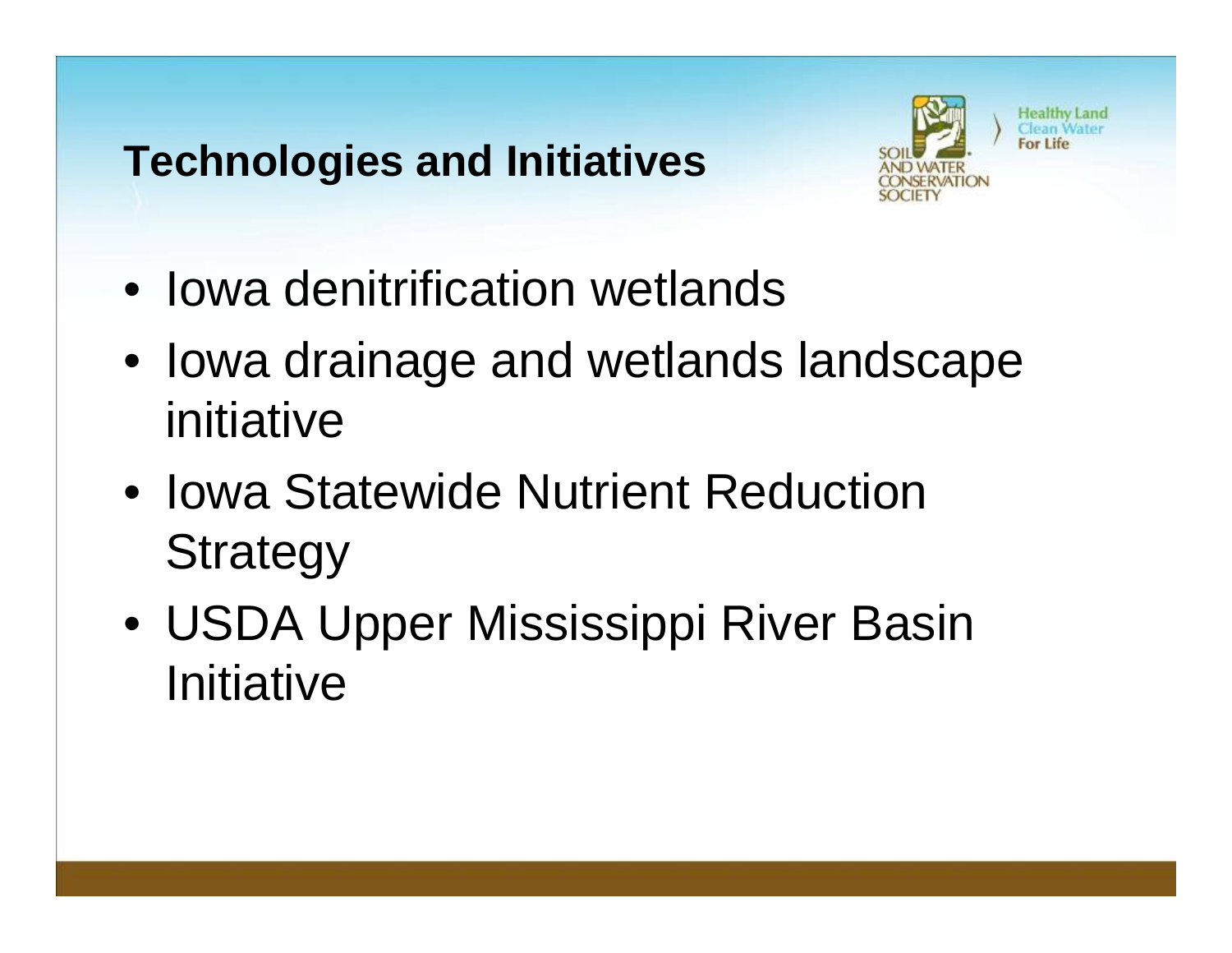#### **Accountability**



- Address drainage districts like watersheds
	- Assure wetland functions and values are protected; fair mitigation
	- Install treatment wetlands to scrub nutrients that escape the Ag production system
	- –Improve nutrient management
	- and the state of the state Enhance drainage to enhance Ag productivity
	- – Document drainage district environmental performance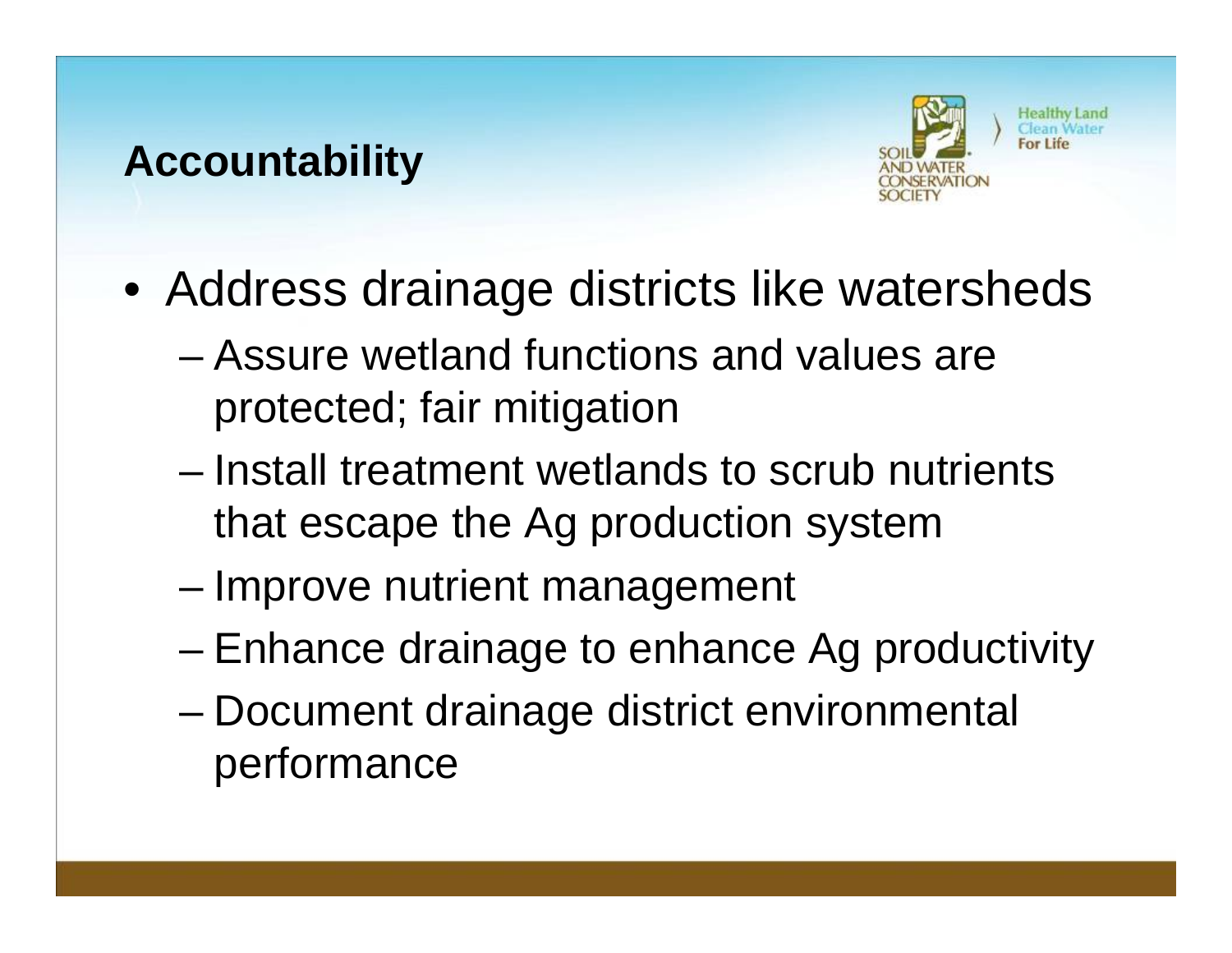#### **Accountability**



- Measure technology and program performance
	- **Links of the Company**  Document wildlife implications of wetland establishment, mitigation and management
	- – Address the question of denitrification wetlands becoming nutrient/pollutant sinks
	- and the state of the Address the question of drainage implications on landscape hydrology, flood routing
	- **Links of the Company**  Determine if precision nutrient management can be a more effective practice in landscapes with enhanced drainage performance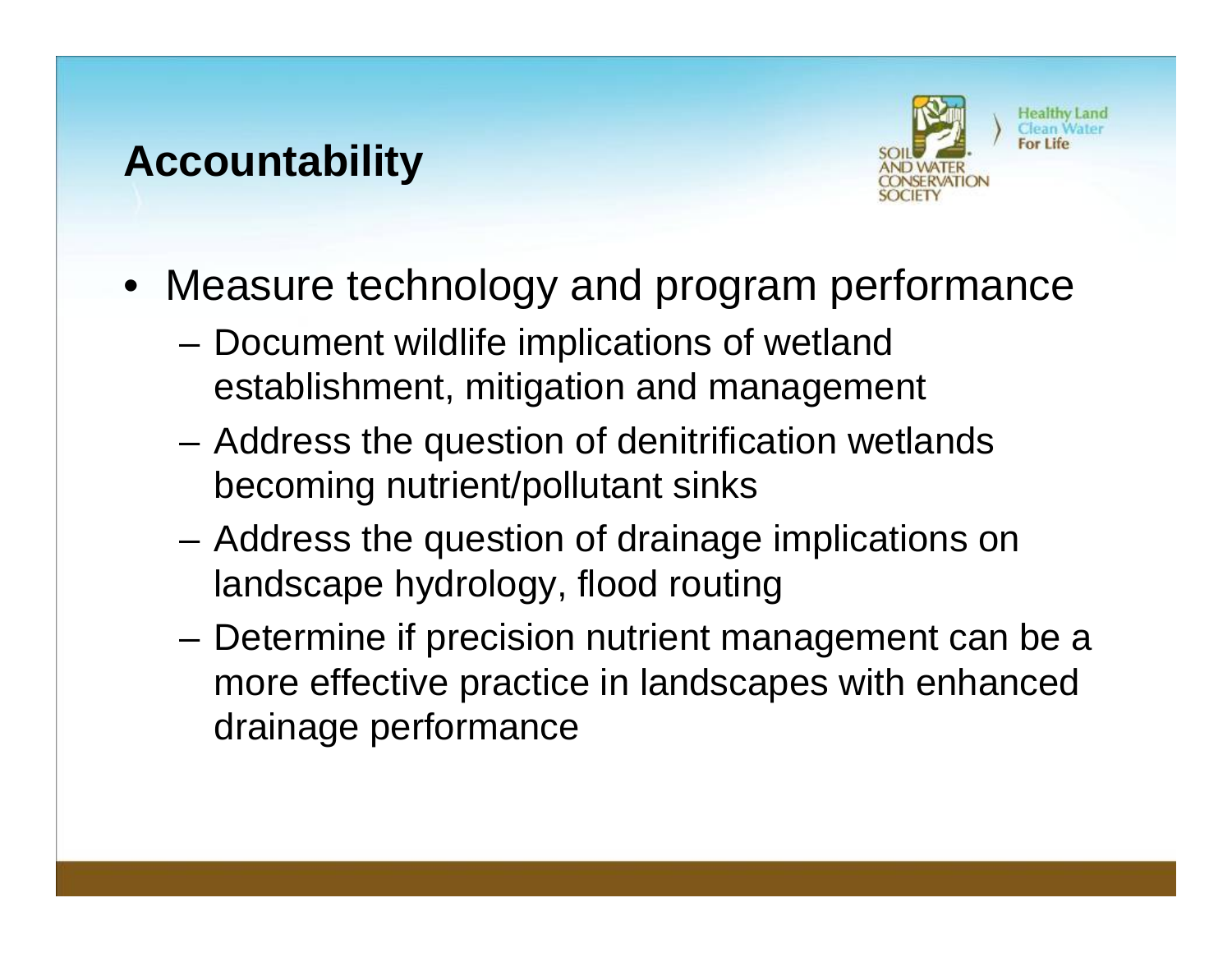

Pothole Depression Typical of Farmed Wetland May 2007



Same **Pothole** Depression June 2007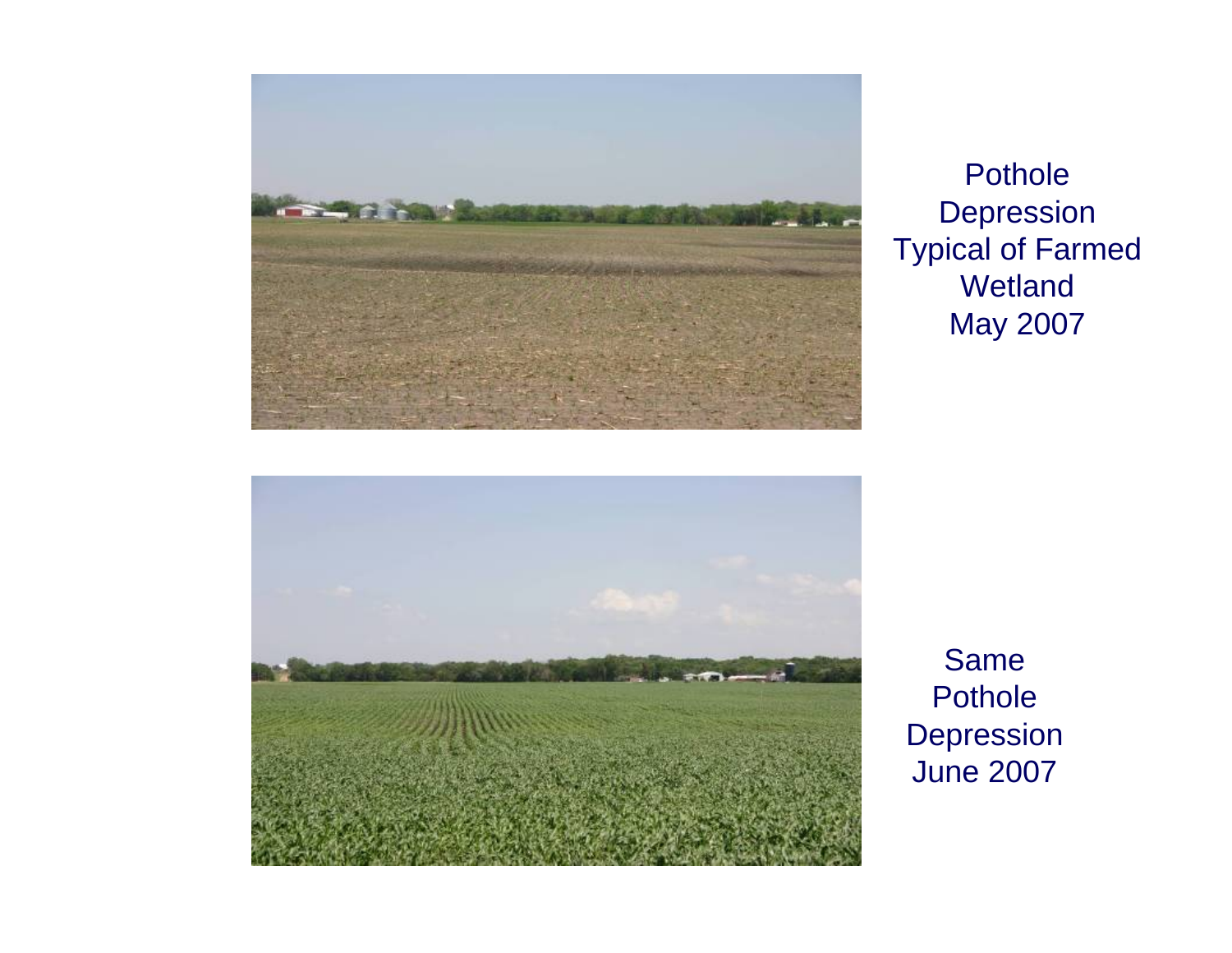#### Kossuth County – 0.4 Acre Farmed Wetland with Crop Loss Spring 2007

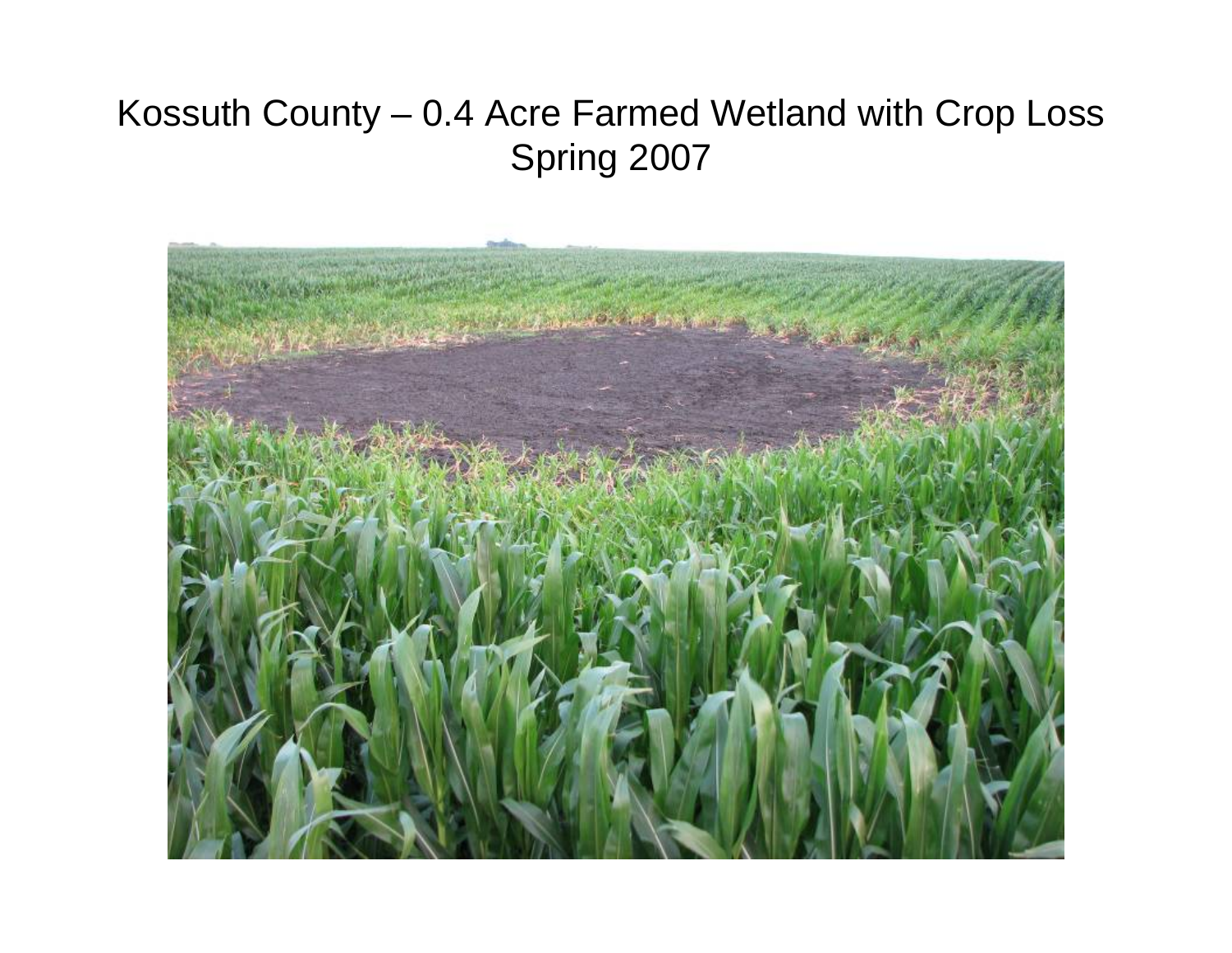

**Targeted Wetland Restoration: Iowa CREP Wetland**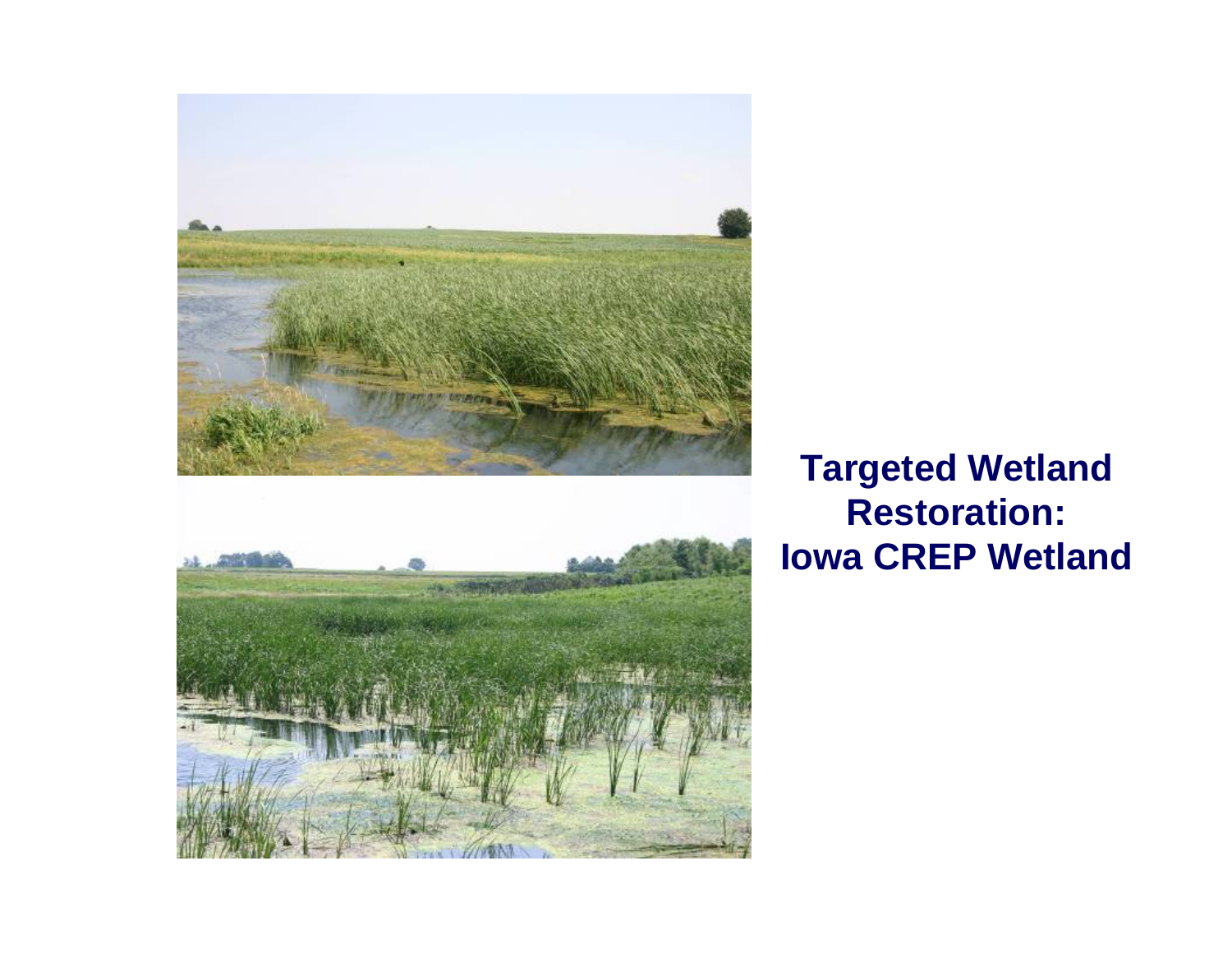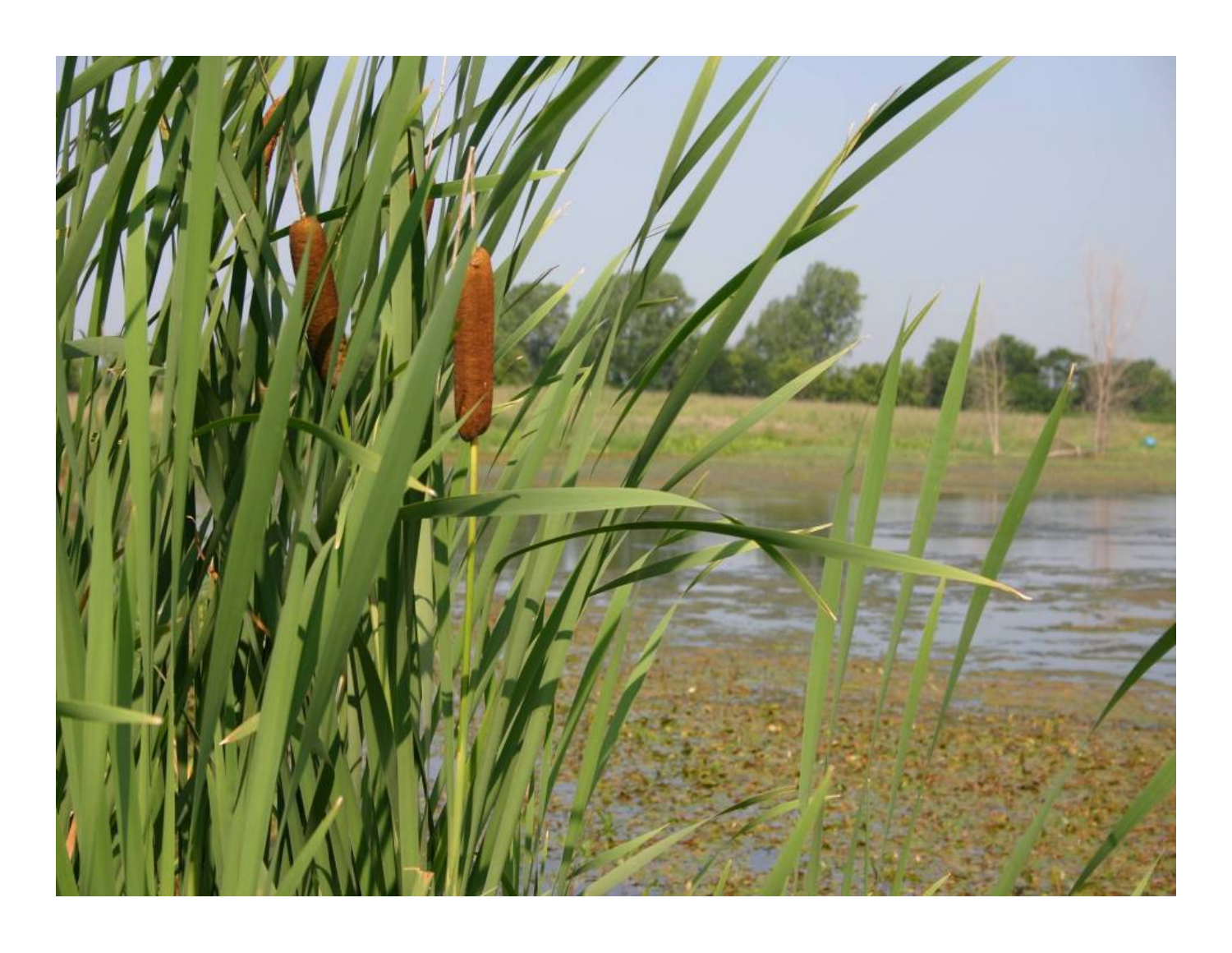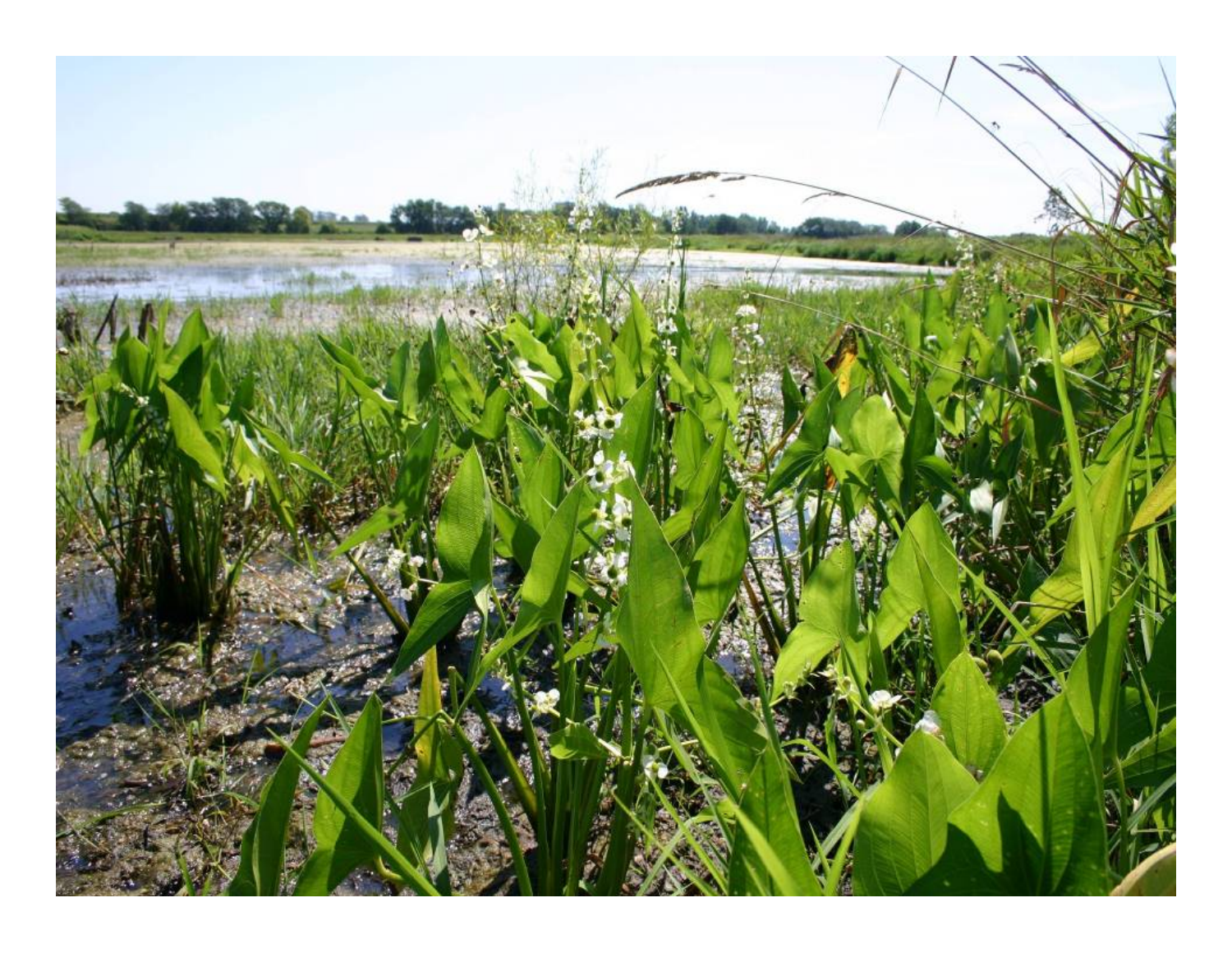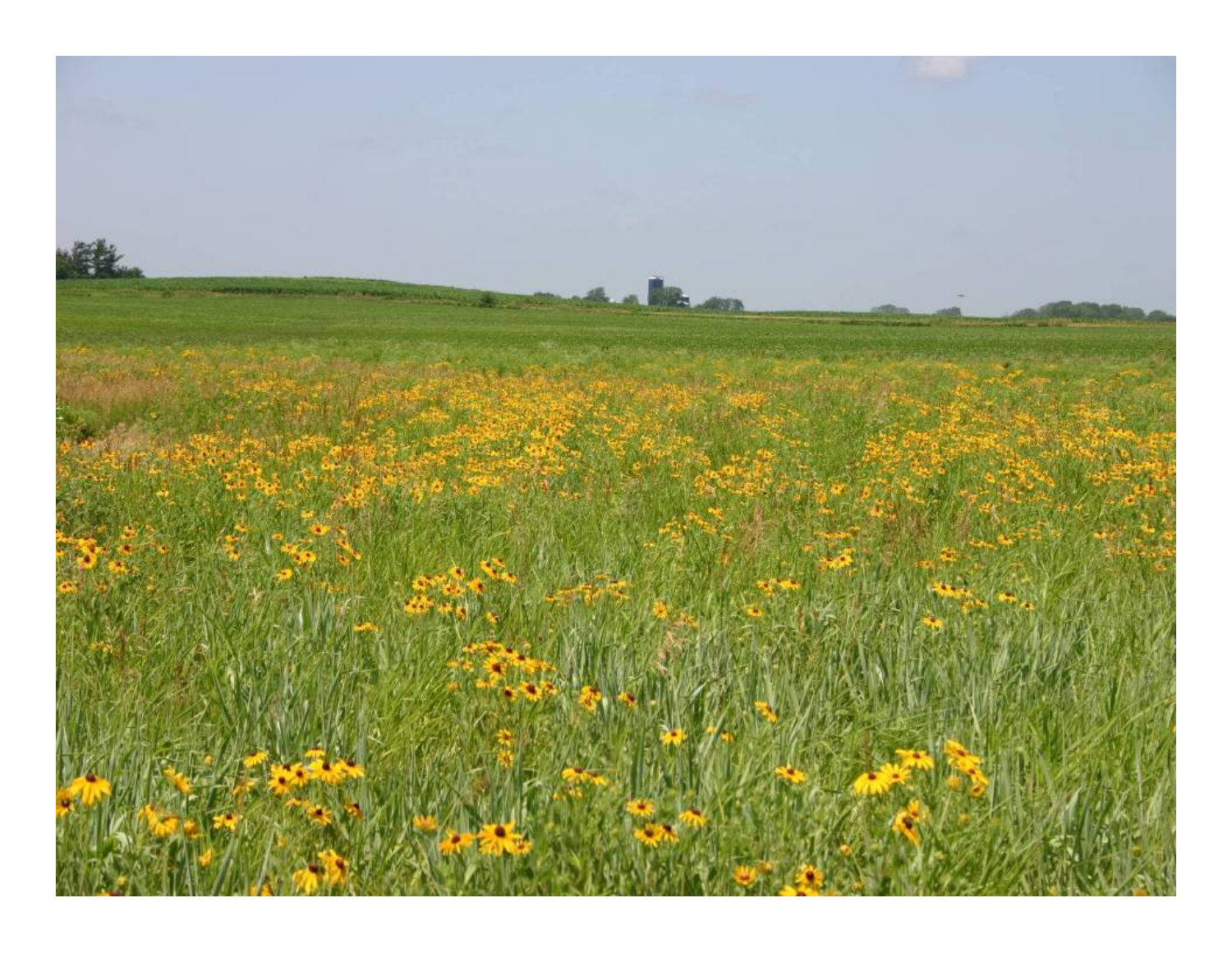### **Conclusions**



- Agriculture must address two of the most pressing world challenges – hunger and environmental protection – simultaneously
- Model must change more of the same is not enough
- Change must be encouraged, accommodated and monitored – first in experiment and demonstration, then in program implementation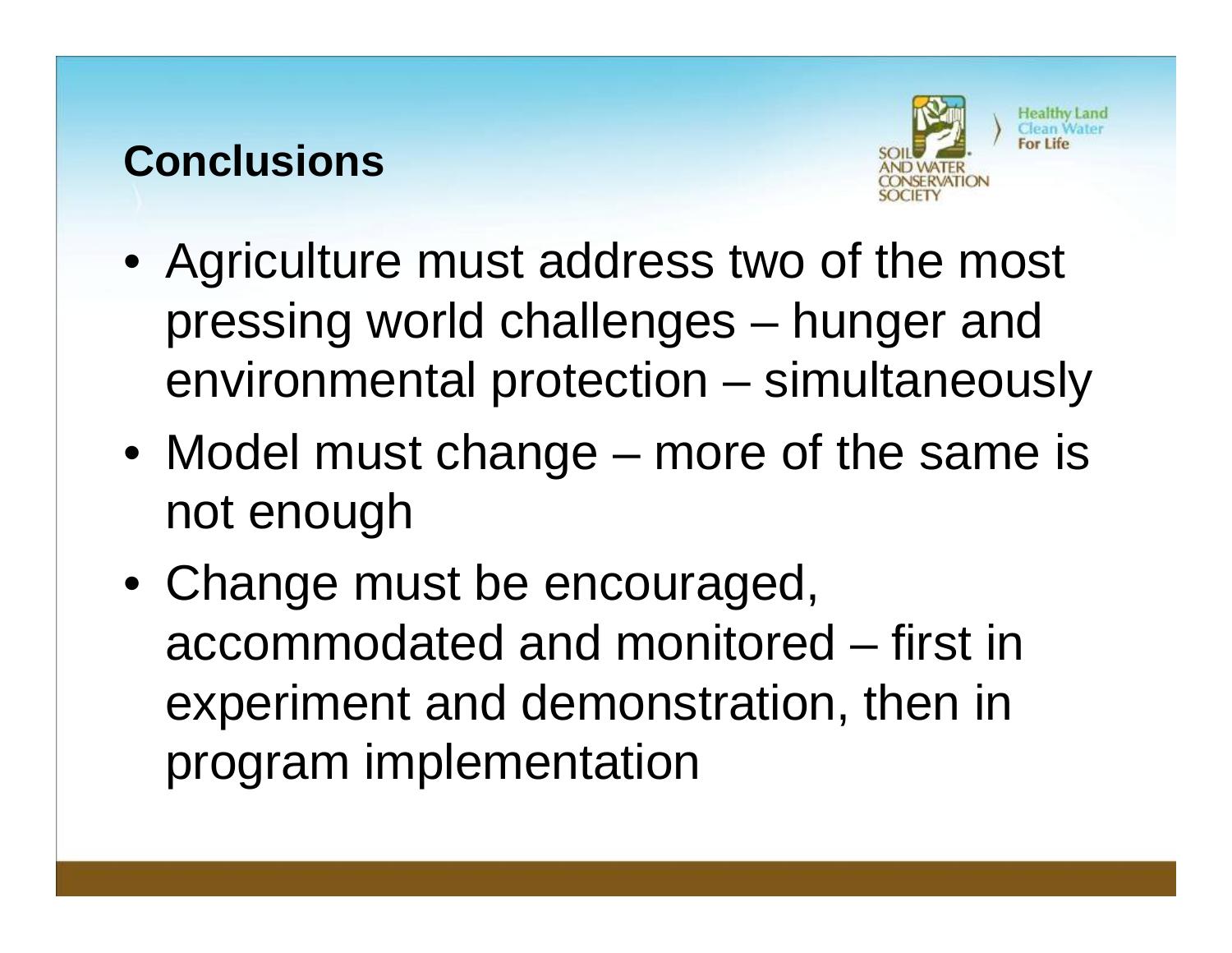#### **Conclusions**



- Questions associated with proposed change must be addressed scientifically, and simultaneously
- Don't let 'perfect' be the enemy of the 'good' – make the 'good' better, through adaptive management processes